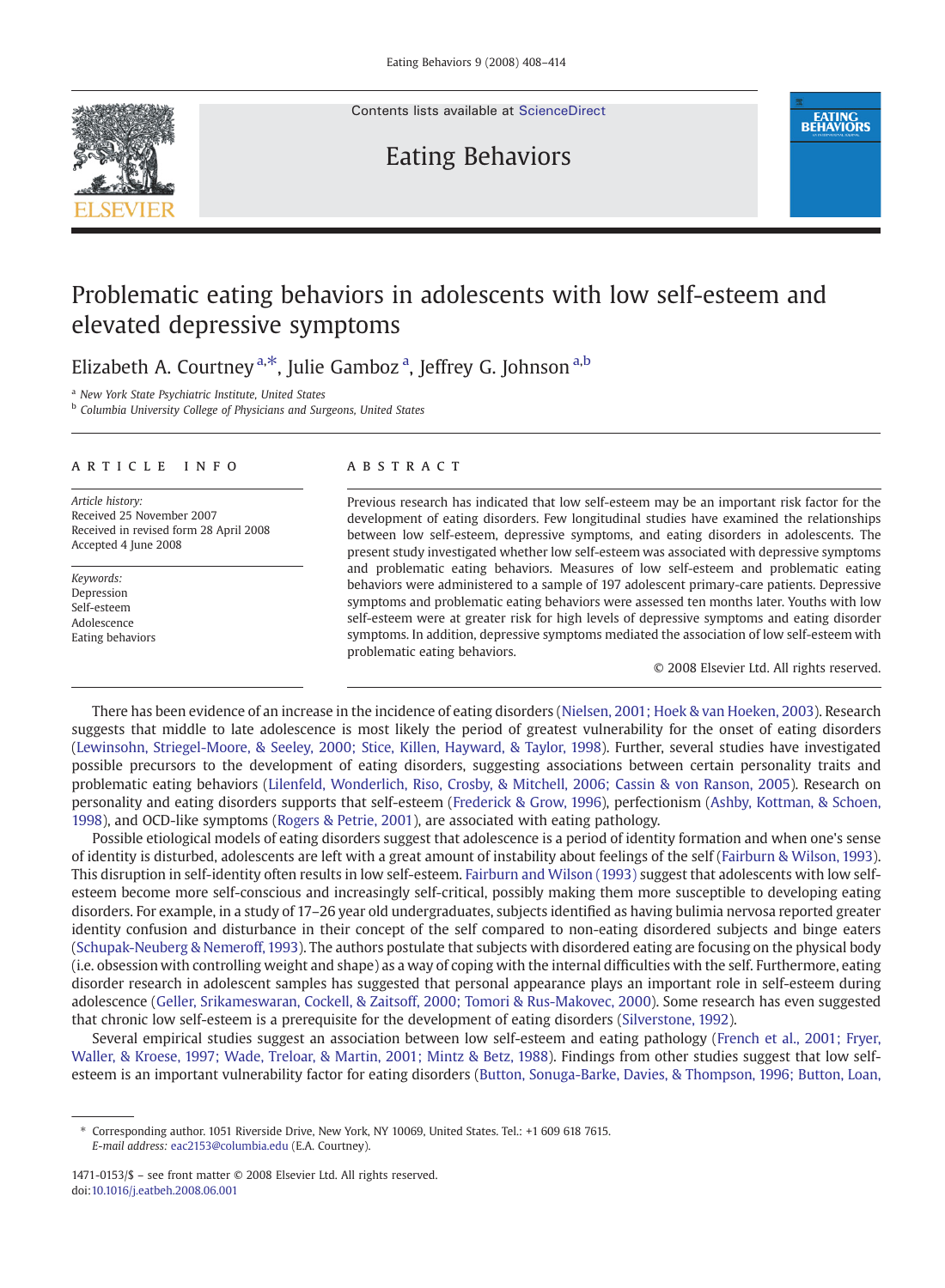[Davies, & Sonuga-Barke, 1997; Fairburn, Cooper, Doll, & Welch, 1999; Fairburn, Welch, Doll, Davies, & O'Connor, 1998\)](#page--1-0). For example, in a study comparing healthy controls, psychiatric controls, subjects with bulimia nervosa and subjects with anorexia nervosa, both pre-morbid negative self-evaluation and perfectionism were common risk factors for the onset of anorexia nervosa ([Fairburn et al.,](#page--1-0) [1999\)](#page--1-0). In a different study, low self-esteem was associated with body dissatisfaction and pathologic eating behaviors in a sample of 4700 high school students [\(Tomori & Rus-Makovec, 2000\)](#page--1-0). Patients with eating disorders possess traits associated with low selfesteem, such as problems with self-image and excessive concern over weight and body shape ([Button et al., 1997](#page--1-0)). This research suggests that low self-esteem is associated with eating pathology in both clinical and non-clinical samples.

The co-occurrence of eating disorders with other pathologies has been thoroughly investigated. Eating pathology has been associated with depression, substance abuse, and anxiety disorders [\(Johnson, Cohen, Kasen, & Brook, 2002; Stice & Shaw, 2003;](#page--1-0) [Stice, Burton, & Shaw, 2004; Lewinsohn et al., 2000\)](#page--1-0). The co-morbidity between depression and eating disorders has been wellestablished [\(Lewinsohn et al., 2000; Johnson, Cohen et al., 2002, Johnson, Harris et al., 2002; Fairburn, Cooper, Doll, Norman, &](#page--1-0) [O'Connor, 2000\)](#page--1-0). Elevated depressive symptoms have been shown to predict the future onset of other pathology, including eating pathology ([Stice et al., 2004; Stice, Presnell, & Spangler, 2002; Spoor et al., 2006](#page--1-0)). An earlier epidemiological study [\(Zaider, Johnson,](#page--1-0) [& Cockell, 2000](#page--1-0)), using the same adolescent sample from the present study, found that chronic or early onset depressive symptoms were associated with the development of eating disorders.

The current study seeks to further examine the etiology of eating disorders by investigating the relationship between low selfesteem with depressive symptoms and problematic eating behaviors in adolescent primary-care patients. It is hypothesized that low self-esteem will be associated with elevated depressive symptoms and problematic eating behaviors at the follow-up period. Additionally, it is predicted that elevated depressive symptoms will mediate the association of low self-esteem with problematic eating behaviors.

#### 1. Method

#### 1.1. Sample and procedure

The participants in this study were 197 adolescent primary care patients (21.3% male, 78.7% female) between 14 and 19 years of age (M= 16.31, SD = 1.074), recruited from consecutive admissions to the following primary care offices and clinics in New York, New Jersey and Ohio: The Columbia Presbyterian Medical Center Adolescent Medical Clinic in New York (N= 15), the Staten Island New York Hospital Adolescent Medical Clinic ( $N=53$ ), the Monmouth County New Jersey Medical Center ( $N=2$ ), a primary care physician's office in Monmouth, New Jersey (N=3), and the school nurse's offices at Keyport High School in Keyport, New Jersey  $(N=56)$ , Green High School in Green, Ohio (N=55), the First Care Family Health and Immediate Care Center in Akron, Ohio (N=4), and St. Mary's Regional High School in South Amboy, New Jersey  $(N=9)$ . The composition of this sample was 71.6% Caucasian, 7.6% African-American, 14.7% Hispanic, 2.5% Asian or Pacific Islander, 3.5% Other. The majority of respondents in the present sample reported visiting their physician or nurse for minor physical health problems (e.g., cold, flu, headaches, digestive problems)  $(N=130, 66%)$ , a medical examination, or medical tests (e.g., pregnancy tests) ( $N=139, 70.6%)$ . Twenty-one respondents (10.7%) reported seeking medical attention for major physical health problems (e.g., diabetes, lung problems), or help for emotional problems (e.g., anxiety, depression, problems with alcohol or drugs) ( $N=13$ , 6.6%). The adolescents who were recruited from medical clinics reported seeing their doctor for medical examination or testing ( $\chi^2$  (1, N= 197)= 6.88;  $p<.05$ ), major physical problems ( $\chi^2(1, N=197)$  = 5.10;  $p<0.05$ ), minor physical problems ( $\chi^2(1, N=197)$  = 4.19;  $p<0.05$ ), more frequently than did those who were recruited from high schools.

The participants in the present study were a subset of an initial group of 403 adolescents who had participated in an earlier epidemiological study conducted to examine the prevalence of Axis I and Axis II psychiatric disorders and their comorbidity [\(Zaider](#page--1-0) [et al., 2000\)](#page--1-0). This wave of data will be referred to as T1 in the remainder of this report. Questionnaire packets and informed consent forms were mailed to each respondent approximately 10 months after their participation in the epidemiological study. One hundred and ninety-seven participants completed these measures and returned them by mail to the research team. These 197 participants did not differ significantly from the original sample with regard to age, gender, ethnicity, or socioeconomic status, the baseline prevalence of eating disorder symptoms, or the baseline prevalence of Axis I or Axis II diagnoses. This wave of data will be referred to as T2 in the remainder of this report. The respondents and their parents provided written informed consent, after being provided with a written explanation of study procedures. A check for twenty-five dollars was mailed to the respondents who returned the completed questionnaire packet and signed consent forms.

The study procedures were approved by the Columbia University College of Physicians and Surgeons Institutional Review Board and the New York State Psychiatric Institute Institutional Review Board. A National Institute of Mental Health Certificate of Confidentiality has been obtained for these data.

### 1.2. Measures

#### 1.2.1. Assessment of eating behaviors

A history of problematic eating behavior was assessed using The Patient Health Questionnaire for Adolescents (PHQ-A). The PHQ-A is a self-report version of the Primary Care Evaluation of Mental Disorders (PRIME-MD; [Spitzer et al., 1994\)](#page--1-0), a structured diagnostic interview that assesses Axis I disorders that are commonly encountered in primary care settings. Research has supported the reliability and validity of the PHQ-A. The PHQ-A has demonstrated satisfactory levels of diagnostic agreement with